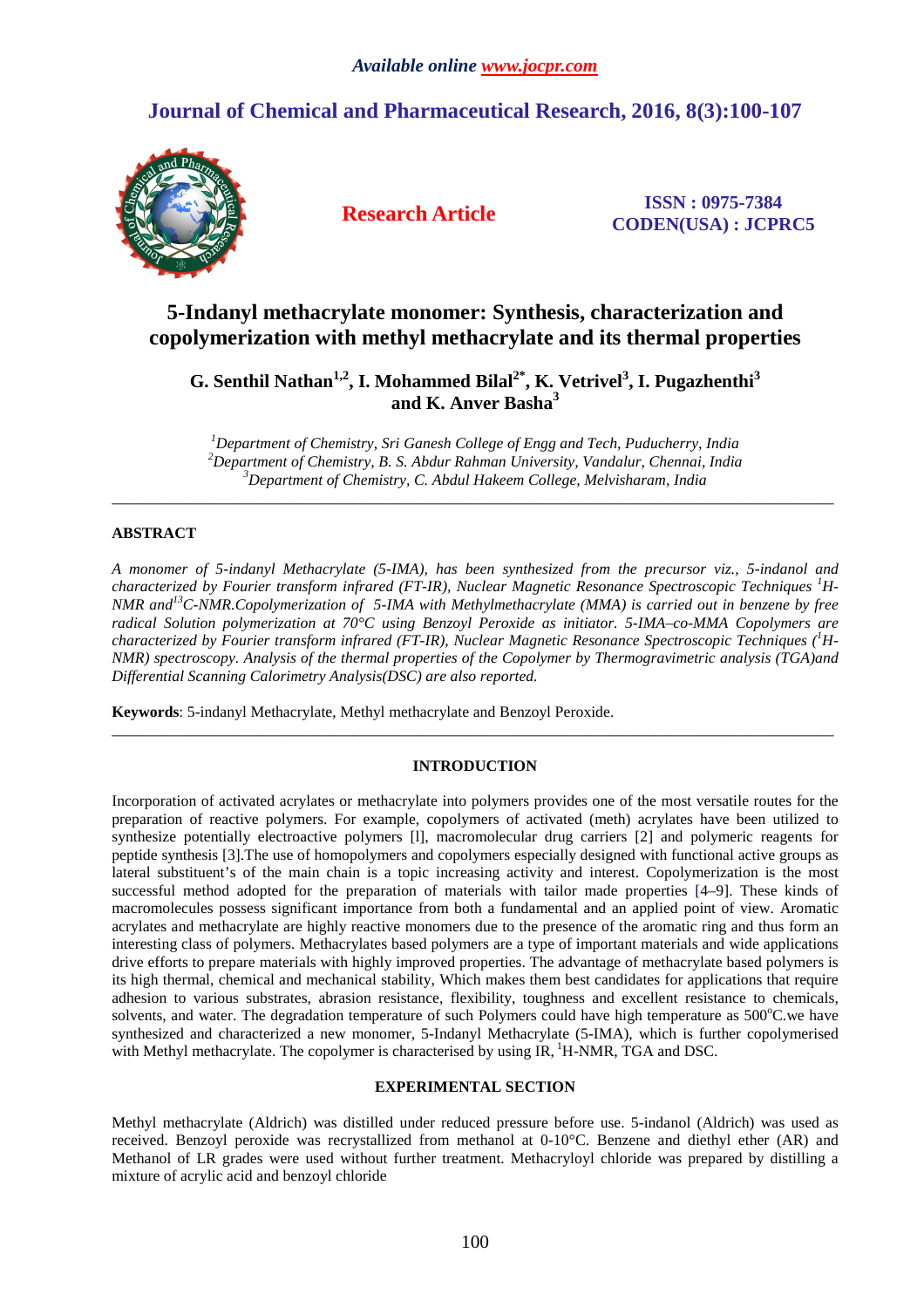#### **2.2 Monomer synthesis**

5-Indanol (27 g, 0.2 mol) dissolved in Ethyl Methyl Ketone was placed along with triethylamine (31 ml,0.22 mol) in a two-necked 500 ml flask. With continuous stirring of the reaction mixture at  $O^0C$ , the freshly distilled reagent Methacryloyl chloride (23 ml, 0.28 mol) was added slowly in drops from the addition funnel. After completion of addition, the contents were washed withwater to remove the quaternary ammonium salt formed and the unreacted 5 indanol was then removed by washing with5% sodium hydroxide solution. The Filtrate was then dried with anhydrous sodium sulphate and the monomer 5-indanyl methacrylate was recovered (33 g, 88% yield) after Ethyl Methyl Ketone evaporation. The reaction scheme for the synthesis of 5-Indanyl Methacrylate is shown in **Scheme 1**.

\_\_\_\_\_\_\_\_\_\_\_\_\_\_\_\_\_\_\_\_\_\_\_\_\_\_\_\_\_\_\_\_\_\_\_\_\_\_\_\_\_\_\_\_\_\_\_\_\_\_\_\_\_\_\_\_\_\_\_\_\_\_\_\_\_\_\_\_\_\_\_\_\_\_\_\_\_\_



### **2.3 Copolymerization**

Required quantities of the monomer 5-Indanyl Methacrylate and Methyl methacrylate along with BPO, were dissolved in 25 ml of Benzene placed in a standard reaction tube to obtain a homogeneous solution.. The mixture was flushed with oxygen free dry Nitrogen gas. The inlet and outlet of the reaction tube were closed by means of rubber tubing and pinch cork. The reaction vessel is immersed in a thermostatic water bath maintained at 70  $\pm$ 1<sup>0</sup>C.The copolymerization reaction was allowed to proceed for an appropriate duration. Then the solution was poured in ice-cold excess hexane to precipitate the copolymer. The copolymers were purified by repeated precipitation by hexane from solution in chloroform. It was then dried in a vacuum oven at 45 ° C for 24 h. The structure of the monomeric units of the poly (5-IMA-Co-MMA) is shown in **Scheme 2** 



**Scheme 2 Synthesis of poly (5-IMA-Co-MMA)**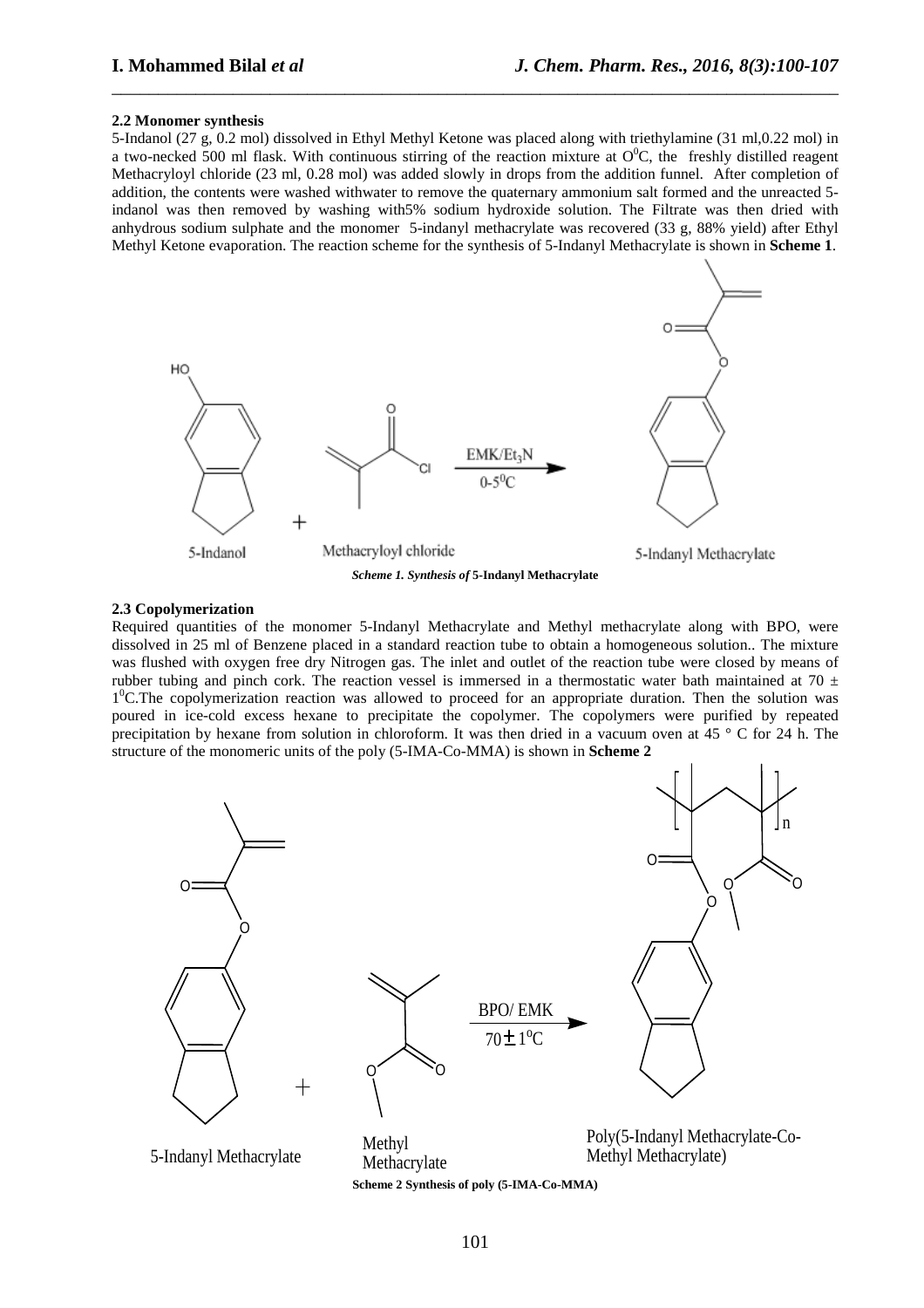# **2.4. Solubility test**

Solubility of the copolymers was tested in various polar and non-polar solvents. About 5–10 mg of the copolymer was added to about 2 ml of different solvents in a test tube and kept overnight with the test tube tightly closed. The solubility of the copolymers was noted after 24 h.

\_\_\_\_\_\_\_\_\_\_\_\_\_\_\_\_\_\_\_\_\_\_\_\_\_\_\_\_\_\_\_\_\_\_\_\_\_\_\_\_\_\_\_\_\_\_\_\_\_\_\_\_\_\_\_\_\_\_\_\_\_\_\_\_\_\_\_\_\_\_\_\_\_\_\_\_\_\_

### **2.5. Characterization of monomer**

### **2.5.1. FT-IR spectrum of the 5-Indanyl Methacrylate:**

The FT**-**IR spectrum, Fig.1.shows the characteristic peaks of the monomer. The C-H absorption of asymmetric and symmetric stretching vibrations are appeared at  $2955.13$  cm<sup>-1</sup>. The =C-H out-of-plane bending in the range 1037.73- $648.59$  cm<sup>-1</sup>. The Peak due to –CH bending and –C=C- vinyl stretching appeared at 1292.85 and 1609.58cm<sup>-1</sup>. The ring stretching vibration often occurs at  $1484.24 \text{cm}^{-1}$ . The main evidence of the monomer is the appearance of ester carbonyl group C=O stretching frequency at  $1735.25 \text{ cm}^{-1}$ .



**Figure 1 FT-IR spectrum of 5-Indanyl Methacrylate** 

### **2.5.2. <sup>1</sup>H**- **NMR spectrum of the 5-Indanyl Methacrylate**

The <sup>1</sup>H-NMR spectrum of the 5-IMA is shown in Fig. 2. The signals at δ 7.127to 7.148ppmfor aromatic protons and δ5.66ppm (2H) for olefinic protons of the methacryloxy group. The α-methyl group protons are observed at δ 2.009 ppm. The methylene proton were observed at 6.18-6.43ppm.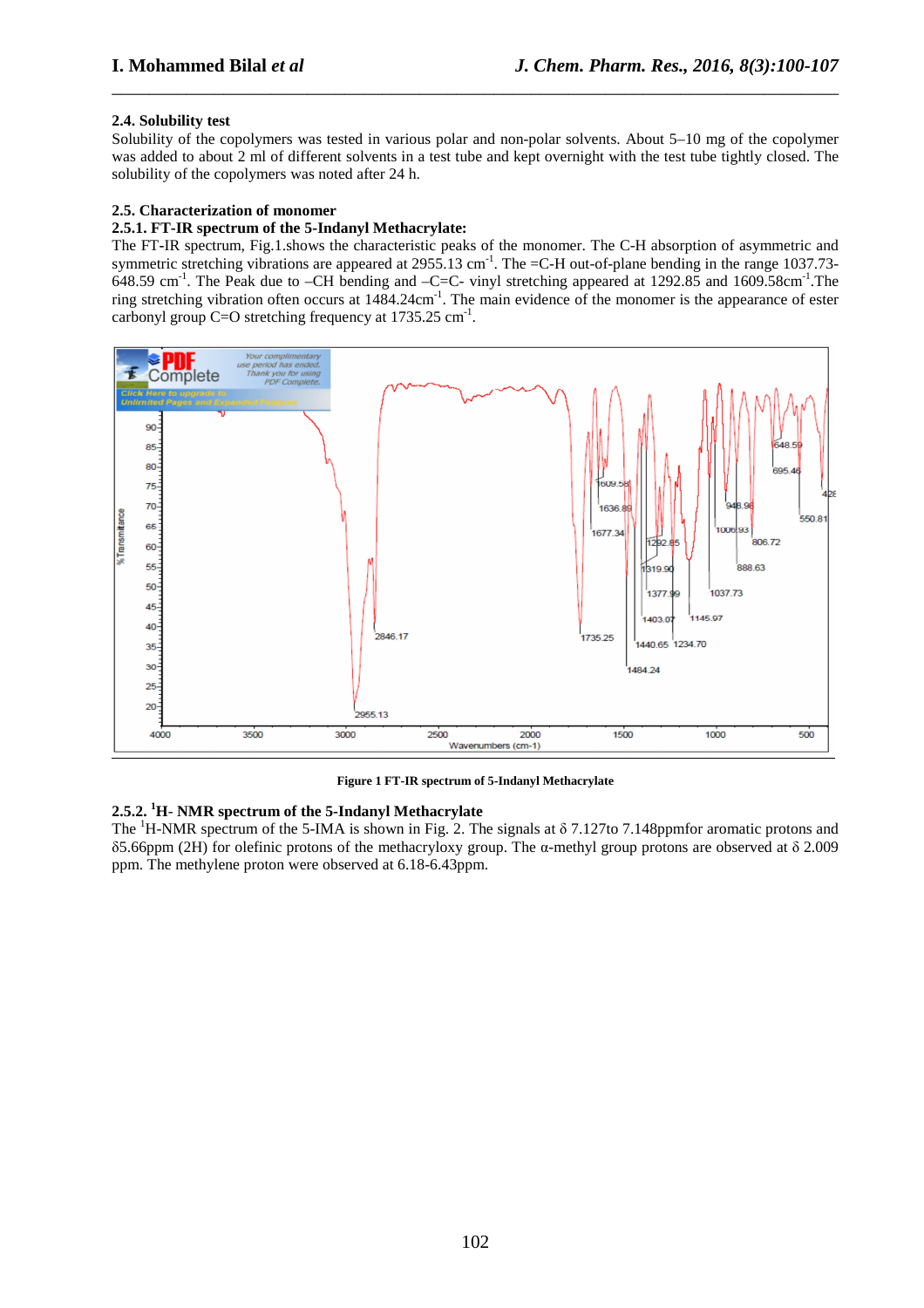

\_\_\_\_\_\_\_\_\_\_\_\_\_\_\_\_\_\_\_\_\_\_\_\_\_\_\_\_\_\_\_\_\_\_\_\_\_\_\_\_\_\_\_\_\_\_\_\_\_\_\_\_\_\_\_\_\_\_\_\_\_\_\_\_\_\_\_\_\_\_\_\_\_\_\_\_\_\_

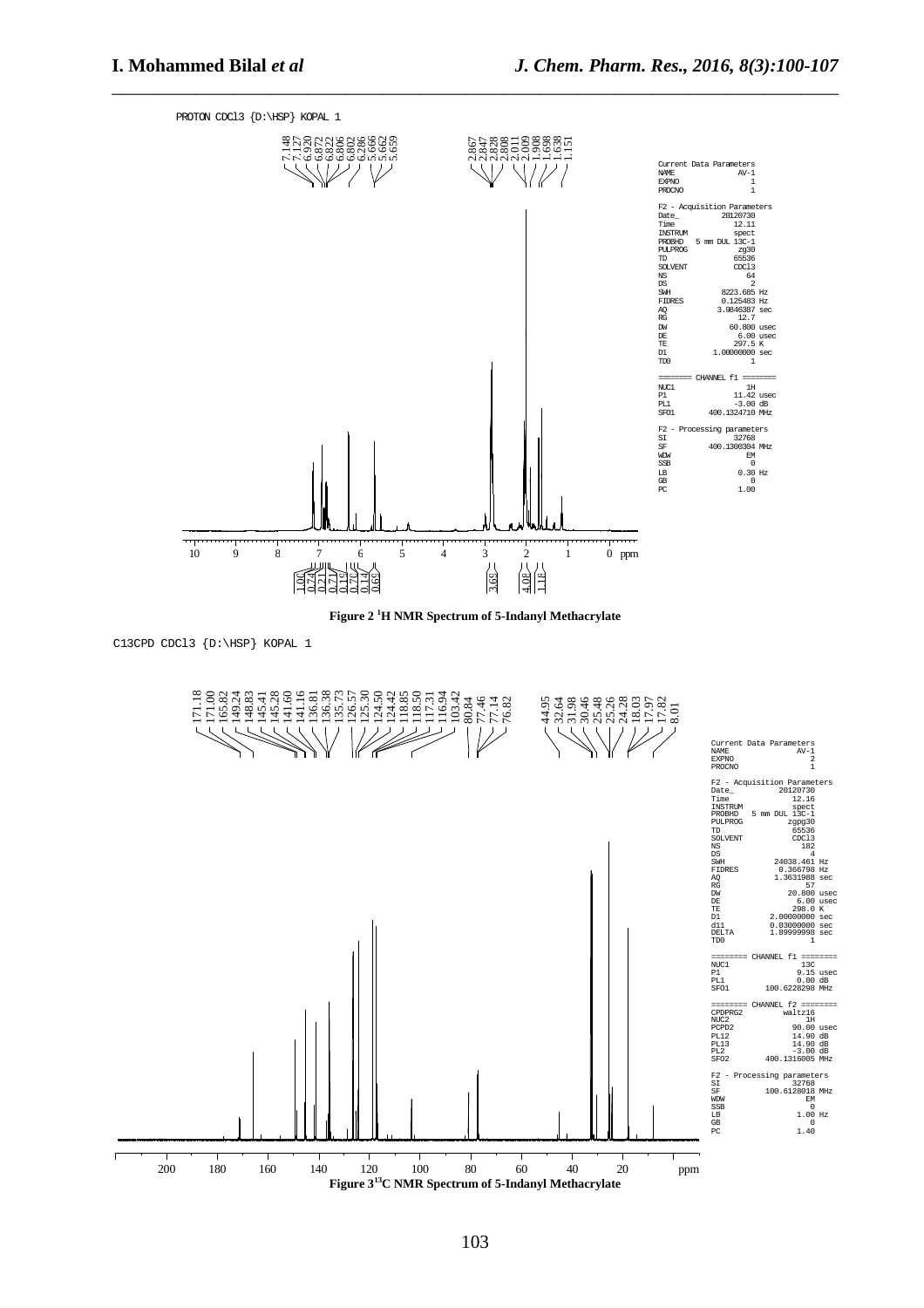# **2.5.3.<sup>13</sup>C**- **NMR spectrum of the 5-Indanyl Methacrylate**

The <sup>13</sup>C**-**NMR spectrum of the monomer is shown in Fig. 3. The signal at18.03ppm is due to the presence of α-CH<sup>3</sup> carbon of methacryloxy unit. The signals at 122.94 to 148.7ppm for aromatic ring carbons and 128.0 ppm for olefinic carbon peak  $(=CH<sub>2</sub>)$  of the methacryloxy group. The ester carbonylcarbon is appeared at 166.0ppm. The peak at17.97ppm shows the presence of alpha methyl carbon.

\_\_\_\_\_\_\_\_\_\_\_\_\_\_\_\_\_\_\_\_\_\_\_\_\_\_\_\_\_\_\_\_\_\_\_\_\_\_\_\_\_\_\_\_\_\_\_\_\_\_\_\_\_\_\_\_\_\_\_\_\_\_\_\_\_\_\_\_\_\_\_\_\_\_\_\_\_\_

### **RESULTS AND DISCUSSION**

# **3. Characterisation of Copoly (5-IMA-Co-MMA)**

# **3.1FT**-**IR spectrum of the Copoly (5-IMA-Co-MMA)**

The FT-IR spectrum of the copoly (5-IMA-co-MMA) is shown Fig.4. The two methyl group between two phenyl rings have a characteristic bending frequency at 1388.5cm-1 and C-H absorption of asymmetric and symmetric stretching vibrations are appeared at  $2950.8 \text{ cm}^{-1}$ . The main evidence for the formation of the copolymer is appearance of broad ester carbonyl group  $C=O$  stretching frequency at  $1732.0cm^{-1}$ . The C-O stretching frequency of ester group is appeared at  $1149.3 \text{cm}^{-1}$ . The disappearance of alkanes  $=$ C-H stretching frequency at 3057.16cm <sup>1</sup> confirms the copolymer formation.



**Figure 4 FT-IR spectrum of Copoly (5-IMA-co-MMA)** 

#### **3.2.<sup>1</sup>H**-**NMR spectrum of the Copoly (5-IMA-Co-MMA)**

The <sup>1</sup>H-NMR spectrum of the copoly (5-IMA-co-EMA) is shown in Fig.5. The signals at 7.45-7.98ppm (m, 9H) are of aromatic protons. The CH<sub>3</sub> proton of MMA group is appeared at  $\delta$  1.33ppm. The peak at 1.90 ppm is due to the backbone methylene proton. The alpha methyl protons of MMA observed at 1.29ppm.The beta methyl protons of MMA are observed at1.90ppm.

#### **3.4. Thermogravimetric Analysis (TGA)**

Thermogravimetric analysis was used in estimating the percent weight loss of the copolymer which undergoes decomposition. The actual decomposition temperature range depends upon the composition of the constitutional monomeric units in copolymer. The thermal stability of the IMA: MMA polymers is shown in Figure 6, which depicts that there is an increase in initial decomposition temperature (IDT) with decrease of MMA content. It is also inferred that overall thermal stability of the polymers increases with decrease of MMA content (Table 1).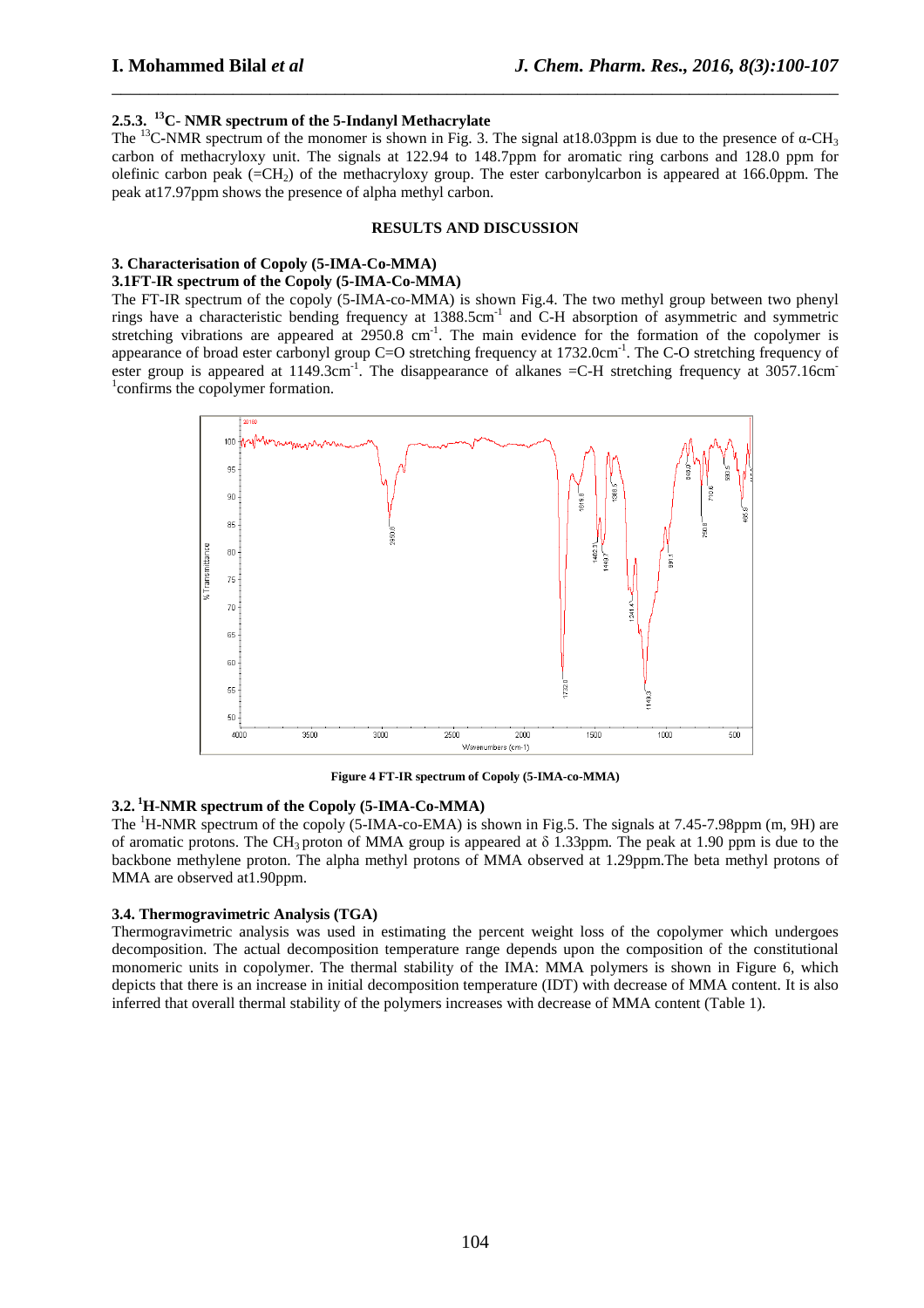

\_\_\_\_\_\_\_\_\_\_\_\_\_\_\_\_\_\_\_\_\_\_\_\_\_\_\_\_\_\_\_\_\_\_\_\_\_\_\_\_\_\_\_\_\_\_\_\_\_\_\_\_\_\_\_\_\_\_\_\_\_\_\_\_\_\_\_\_\_\_\_\_\_\_\_\_\_\_

**Figure 5<sup>1</sup>H NMR spectrum of Copoly (5-IMA-co-MMA)** 



**Figure 6 TGA curve of different composition of poly (5-IMA-co-MMA)**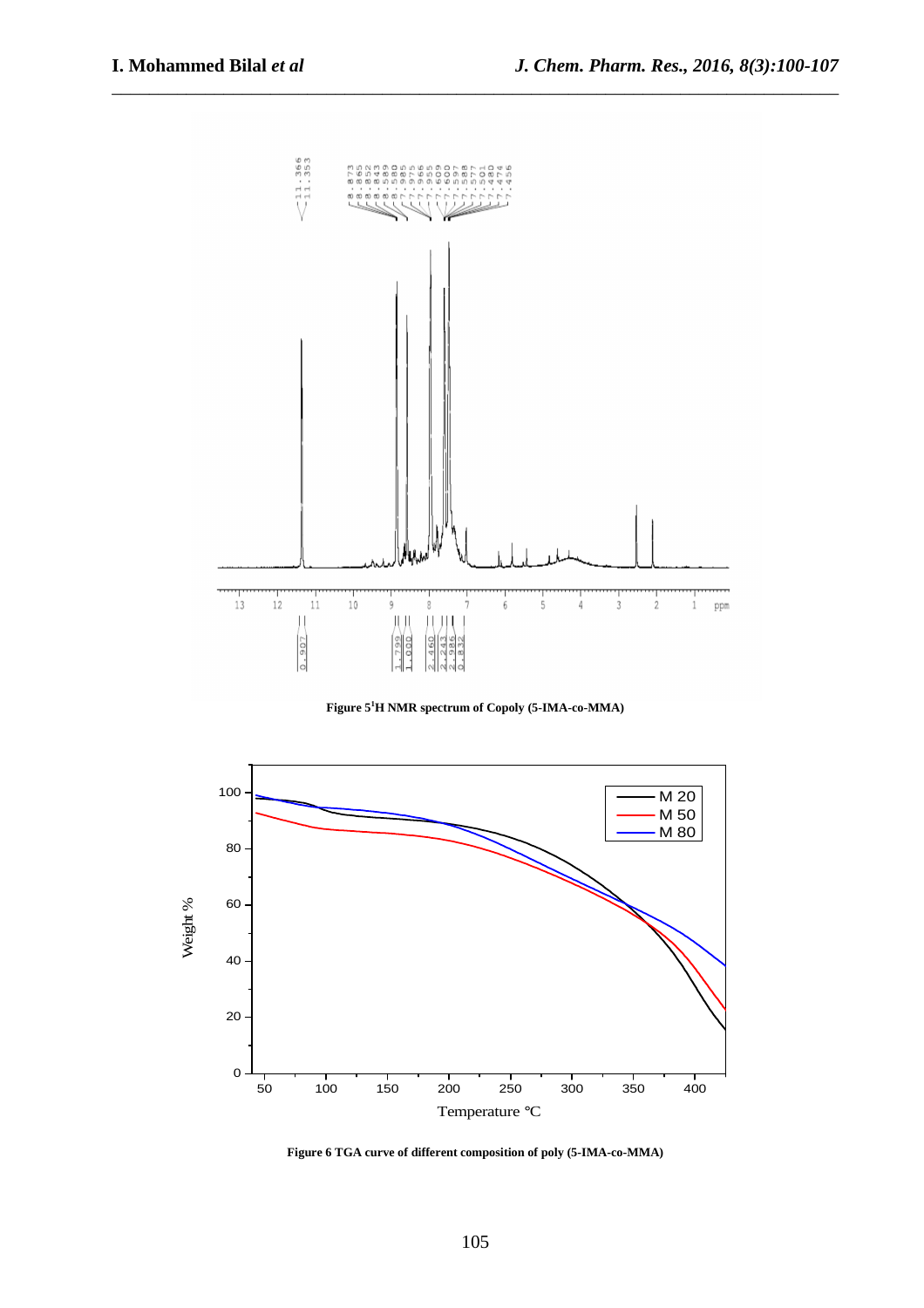### **Table 1 Thermal stability of developed polymers**

\_\_\_\_\_\_\_\_\_\_\_\_\_\_\_\_\_\_\_\_\_\_\_\_\_\_\_\_\_\_\_\_\_\_\_\_\_\_\_\_\_\_\_\_\_\_\_\_\_\_\_\_\_\_\_\_\_\_\_\_\_\_\_\_\_\_\_\_\_\_\_\_\_\_\_\_\_\_

| <b>POLYMER</b>          | IDT $(C)$ |
|-------------------------|-----------|
| 5-IMA-co-MMA(20:80) M20 | 316.47    |
| 5-IMA-co-MMA(50:50) M50 | 370.29    |
| 5-IMA-co-MMA(80:20) M80 | 393.49    |

#### **3.5. Differential Scanning Calorimetry Analysis (DSC)**

The DSC Spectrum of poly (5-IMA-co-MMA) is shown Fig.7**.** DSC is a standard tool for measuring the melting and freezing points of polymers. Initially, the solid polymer is heated from room temperature to its melting point. As it melts from solid to a molten liquid, the temperature is constant. After phase change is complete, the temperature starts rise again. All polymers exhibit a glass transition at a particular temperature or range of temperatures. The glass transition temperature is well marked in the amorphous polymers, whereas in semi crystalline polymers it is less conspicuous because it only occurs in the non-crystalline amorphous parts of the polymer. The 'Tg' value for copoly (5-IMA-co-MMA) is**70.39**<sup>0</sup>C. Actually by the incorporation of MMA unit in the copolymer, there is a visible increase in the 'Tg' value.



**Figure 7 DSC of Copoly (5-IMA-co-MMA)** 

#### **3.6. Solubility test**

The solubility of the newly prepared copolymers in various solvents was tested at room temperature. The polymers were easily soluble in various solvents, namely toluene, benzene, chloroform, acetone and acetonitrile. The solubility test clearly shows that the polar solvents are more suitable for the copolymers to be used in coating applications.

| <b>SOLVENT</b> | <b>SOLUBILITY</b>  |
|----------------|--------------------|
| <b>DMSO</b>    | Partially soluble  |
| Acetonitrile   | Completely soluble |
| Acetone        | Completely soluble |
| Toluene        | Completely soluble |
| Chloroform     | Completely soluble |
| Benzene        | Completely soluble |

#### **CONCLUSION**

An attempt has been made to synthesize copolymer with reactive functional groups. Therefore, copolymers of 5- IndanylMethacrylate-co-Methylmethacrylate having different compositions were synthesized by free radical solution polymerization mechanism. Characterizations of the copolymer were performed by FT-IR and <sup>1</sup>H NMR spectroscopic techniques. The thermal stability of the copolymers was measured by TGA and DSC. The Electrochemical studies of this copolymer is in Progress.

#### **REFERENCES**

[1]Reza Arshady, Boreddy S. R. Reddy and Maurice H.Georae. *Polymer* .**1986**; 27,769. [2]J. San Roman, E: L. Mad&m and L. Pargada, *J. Polym. Sci., Polym.* Chem.**1987**; *Edn25, 203*.